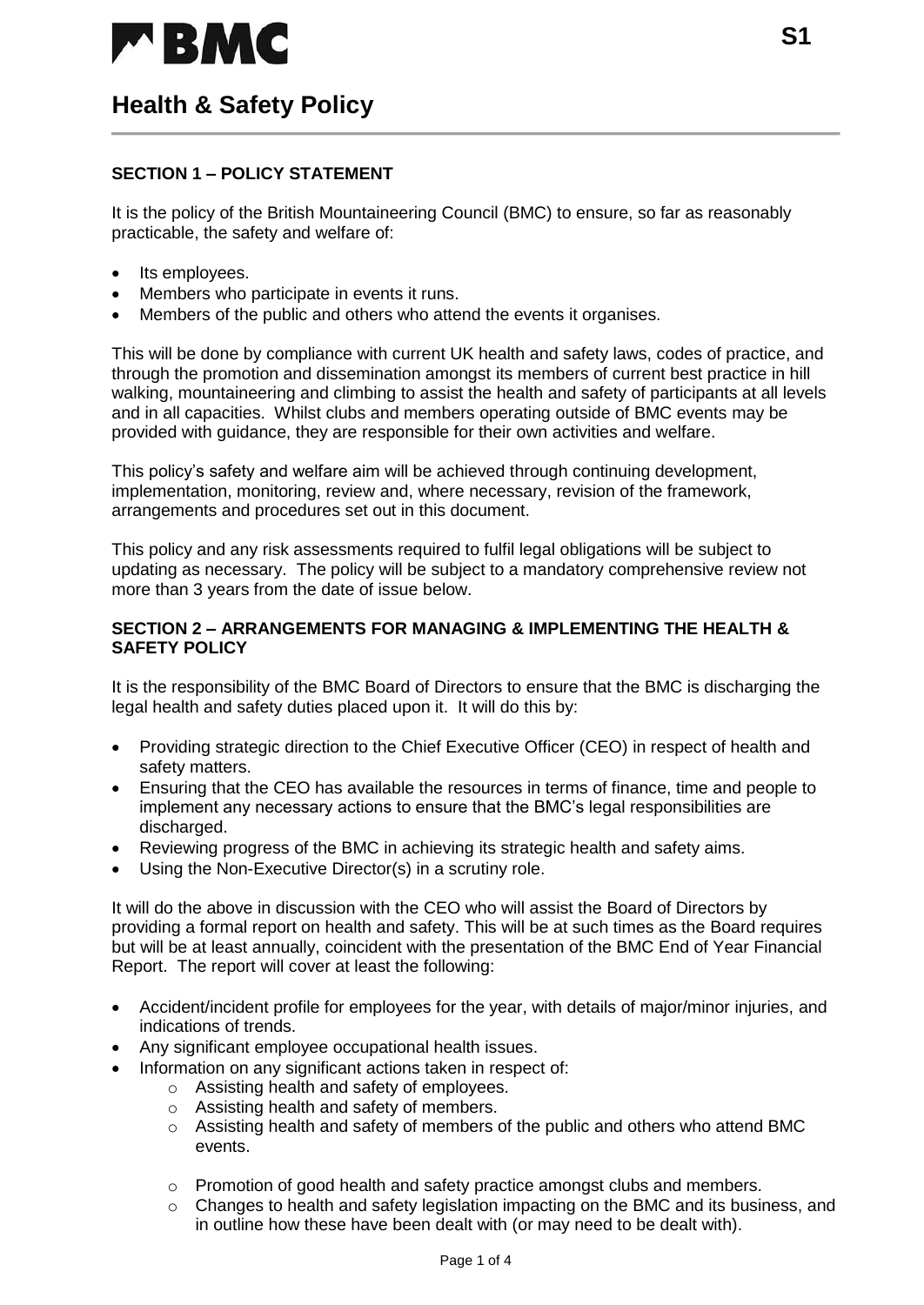

 $\circ$  Direction taken (or being taken) by the BMC Health and Safety Group, and any issues highlighted by the respective Group.

It is for the Board of Directors and CEO to ensure that suitable attention is given to ensuring that health and safety arrangements are implanted and operated effectively. To assist the Board, health and safety will be a standing agenda item every 6-months at Board meetings. At those Board meetings, the CEO, briefed by the Health & Safety Co-ordinator:

- will update the Board on those actions discharged from the time of the last meeting where health and safety was discussed and on any actions outstanding from previous meetings.
- provide details of any legally reportable accidents or significant occurrences in the previous 6 months, together with details of any significant health and safety actions taken during this period.
- highlight any points nominated by the BMC Health and Safety Group.
- agree with the Board on any action to be pursued.

At working level, management of health and safety for the BMC will be undertaken by the BMC Health and Safety Group. The Group is to meet every 6 months and its membership is to consist of an Independent Chair, the Health & Safety Co-ordinator, Department Heads and a Director from the Board. The CEO is to ensure that at least one individual in the Group has a suitable competency in outdoor Health and Safety matters. The meeting is to cover the following:

- Significant accidents or incidents over the preceding 6 months.
- Significant occupational issues over the preceding 6 months.
- Actions discharged from the time of the last meeting and any actions outstanding from previous meetings.
- Review of arrangements from previous and forthcoming events, including review of risk assessments and any auditing arrangements to be put in-place.
- Consideration of any forthcoming changes to health and safety legislation and actions to be taken and the review of any changes to health and safety arrangements being undertaken.
- Promotion of good health and safety practice to clubs and members.
- Any issues that should be highlighted to the Board of Directors.

### **SECTION 3 – SPECIFIC DUTIES & RESPONSIBILITIES**

**CEO.** The CEO has overall day-to-day responsibility for health and safety matters within the BMC. The CEO will ensure that:

- The BMC has in-place policies and arrangements to ensure legal health and safety requirements are met.
- Sufficient funding is in-place to discharge these duties.
- A Health & Safety Co-ordinator, reporting directly to the CEO, is appointed for the BMC; this is an existing responsibility.
- Health and safety conditions and performance within the BMC is monitored.
- Action is taken to deal with identified risks to health and safety.

**Department Heads and Area/Committee Chairs**. Department Heads and Area/Committee Chairs are required to assist in the implementation of the health and safety policy by:

- Being familiar with the health and safety policy and, in particular the aspects relating to their area of responsibility.
- Ensuring that their staff and volunteers are aware of the provisions and requirements of the health and safety policy and any subsequent revisions.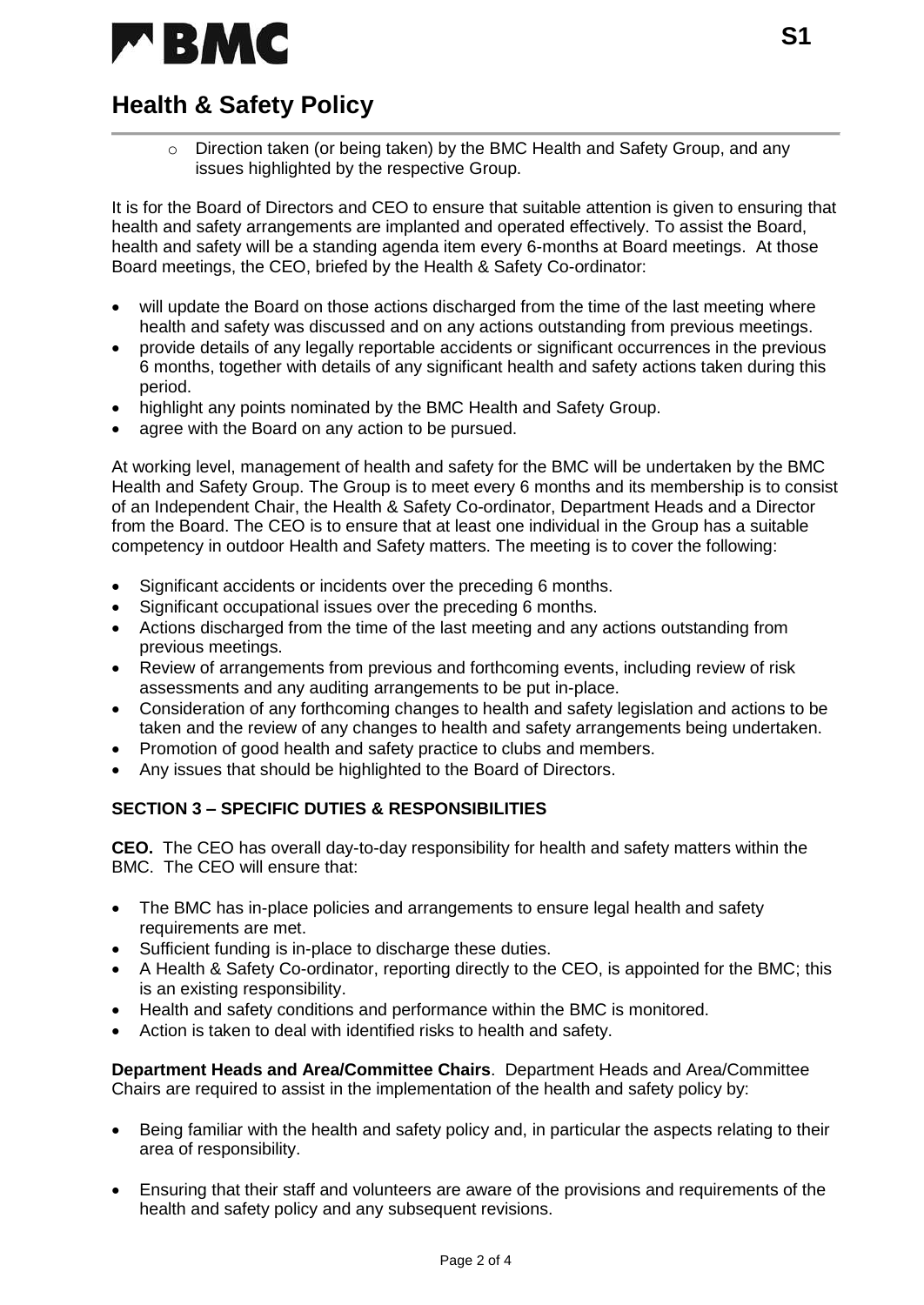

- Ensuring that their staff and volunteers do not undertake work that is beyond their competency or for which there are not adequate facilities or equipment available.
- Ensuring that staff and volunteers know and understand their safety duties, follow the required procedures (e.g. for reporting of accidents and significant occurrences) and observe safe working practices.
- Maintaining any records of inspections and examinations the BMC requires.
- Ensuring all reported safety hazards are dealt with and where necessary reported to the Health & Safety Co-ordinator, or if particularly significant, to the CEO.

**Health & Safety Co-ordinator.** The Health and Safety Co-ordinator is to:

- Be familiar with the BMC's health and safety policy, and support the CEO to ensure that action is taken to ensure that employees and volunteers are made aware of the health and safety policy and its requirements.
- Ensure risk assessments exist for significant activities and events undertaken by the BMC and that these are reviewed and updated as necessary.
- Reporting to the HSE any significant occurrence as defined by the RIDDOR requirements.
- Ensure that those who have health and safety roles with the BMC (e.g. office manager and event organisers) know and understand their safety duties and are aware of the procedures to be followed (e.g. in the reporting of hazards and occurrences, and the carrying out of checks etc.).
- Liaise with Area/Committee Chairs and assist them in resolving any health and safety problems that may arise.
- Where necessary, ensure that routine safety checks are carried out of the various aspects of the BMC's working environment and ensure that a record is kept of such safety checks (e.g. fire alarm tests).
- Ensure, where necessary in discussion with the CEO, Department Heads and Area/Committee Chairs, that action is taken in respect of reported hazards or identified risks.
- Ensure that good housekeeping standards are maintained within the BMC's offices.

**Employees & Volunteers**. All employees and volunteers are required to co-operate to ensure the health and safety of colleagues, visitors and members of the BMC. In particular, employees and volunteers are required to:

- Be aware of the BMC's health and safety policy and safe working procedures and arrangements, and in particular those that apply to their area of work.
- Bring to the attention of Department Heads and Area/Committee Chairs and/or the Health & Safety Co-ordinator any equipment with defects that constitute a risk to health and safety.
- Ensure that visitors are made aware of unavoidable risks.
- BMC employees can access an [Employee Assistance Programme through Sovereign](https://www.sovereignhealthcare.co.uk/business/employer-paid/asset/employee-assistance-programme)  **[Healthcare](https://www.sovereignhealthcare.co.uk/business/employer-paid/asset/employee-assistance-programme)**

### **SECTION 4 – HEALTH & SAFETY SUPPLEMENTS**

Health and Safety Supplements provide detailed information about BMC health and safety policies and the required actions that are to be followed by BMC employees and volunteers in respect of BMC activities.

#### **Supplement 1 – Occurrence Reporting, Recording and Investigation**